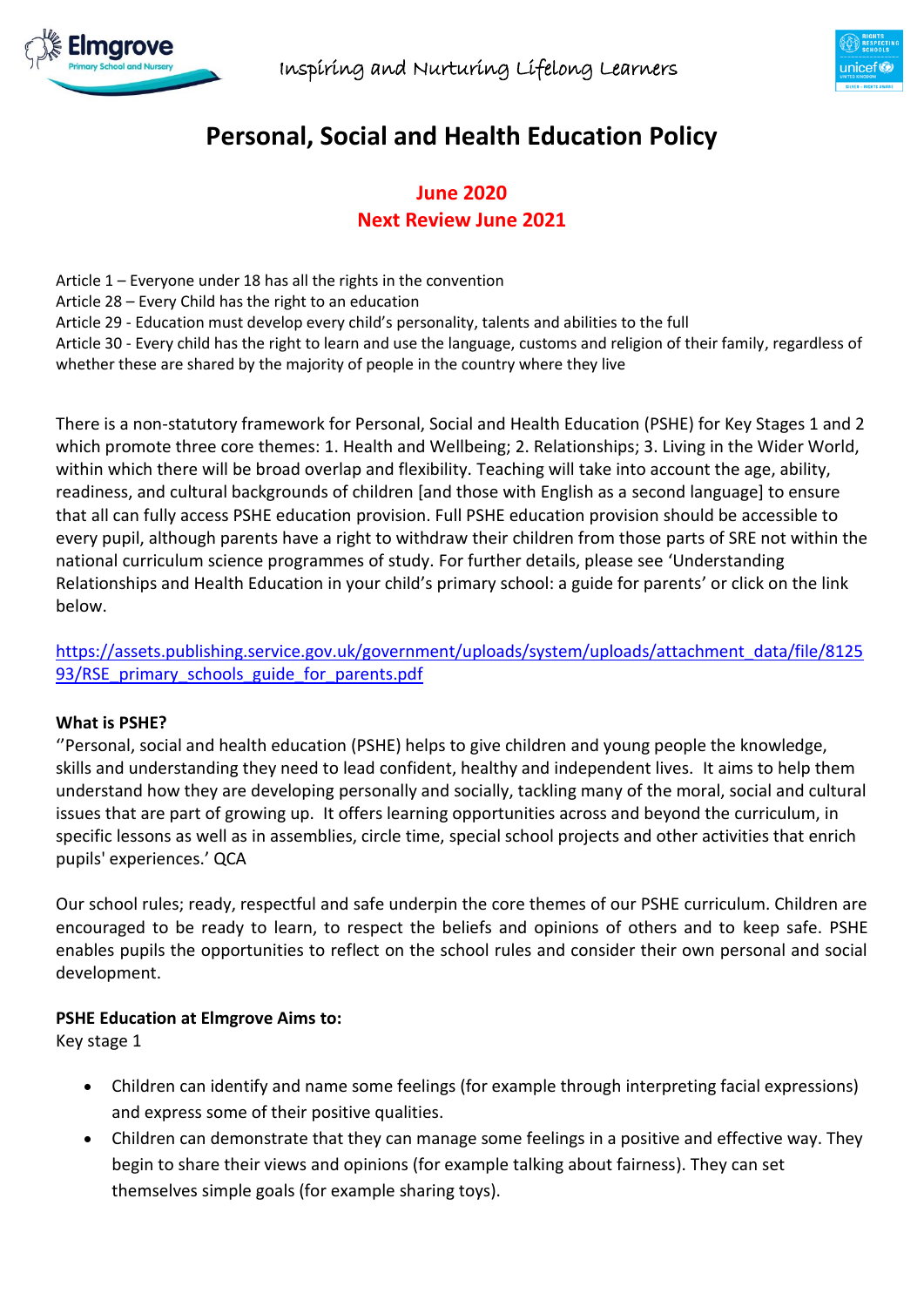# Inspiring and Nurturing Lifelong Learners

- Children can make simple choices about some aspects of their health and wellbeing (for example by choosing between different foods and between physical activities, knowing that they need sun protection) and know what keeps them healthy (for example exercise and rest).
- Children can explain ways of keeping clean (for example by washing their hands and keeping their hair tidy) and they can name the main parts of the body.
- Children can talk about the harmful aspects of some household products and medicines, and describe ways of keeping safe in familiar situations (for example knowing how and where to cross the road safely).
- Children can explain that people grow from young to old.
- Children can recognise that bullying is wrong and can list some ways to get help in dealing with it.
- Children can recognise the effect of their behaviour on other people, and can cooperate with others (for example by playing and working with friends or classmates).
- Children can identify and respect differences and similarities between people, and can explain different ways that family and friends should care for one another (for example telling a friend that they like them, showing concern for a family member who is unwell).

Key stage 2:

marove

- Children can demonstrate that they recognise their own worth and that of others (for example by making positive comments about themselves and classmates).
- Children can express their views confidently, listen to, and show respect for the views of others.
- Children can identify positive ways to face new challenges (for example the transition to secondary school).
- Children can discuss some of the bodily and emotional changes at puberty, and can demonstrate some ways of dealing with these in a positive way.
- Children can talk about a range of jobs, and explain how they will develop skills to work in the future. They can demonstrate how to look after and save money.
- Children can make choices about how to develop healthy lifestyles (for example by knowing the importance of a healthy diet and regular exercise).
- Children can identify some factors that affect emotional health and wellbeing (for example exercise or dealing with emotions).
- Children can make judgements and decisions and can list some ways of resisting negative peer pressure around issues affecting their health and wellbeing.
- Children can list the commonly available substances and drugs that are legal and illegal, and can describe some of the effects and risks of these.
- Children can identify and explain how to manage the risks in different familiar situations (for example discussing issues connected to personal safety).
- Children can explain how their actions have consequences for themselves and others.
- Children can describe the nature and consequences of bullying, and can express ways of responding to it.
- Children can identify different types of relationship (for example marriage or friendships), and can show ways to maintain good relationships (for example listening, supporting, caring).
- Children can respond to, or challenge, negative behaviours such as stereotyping and aggression.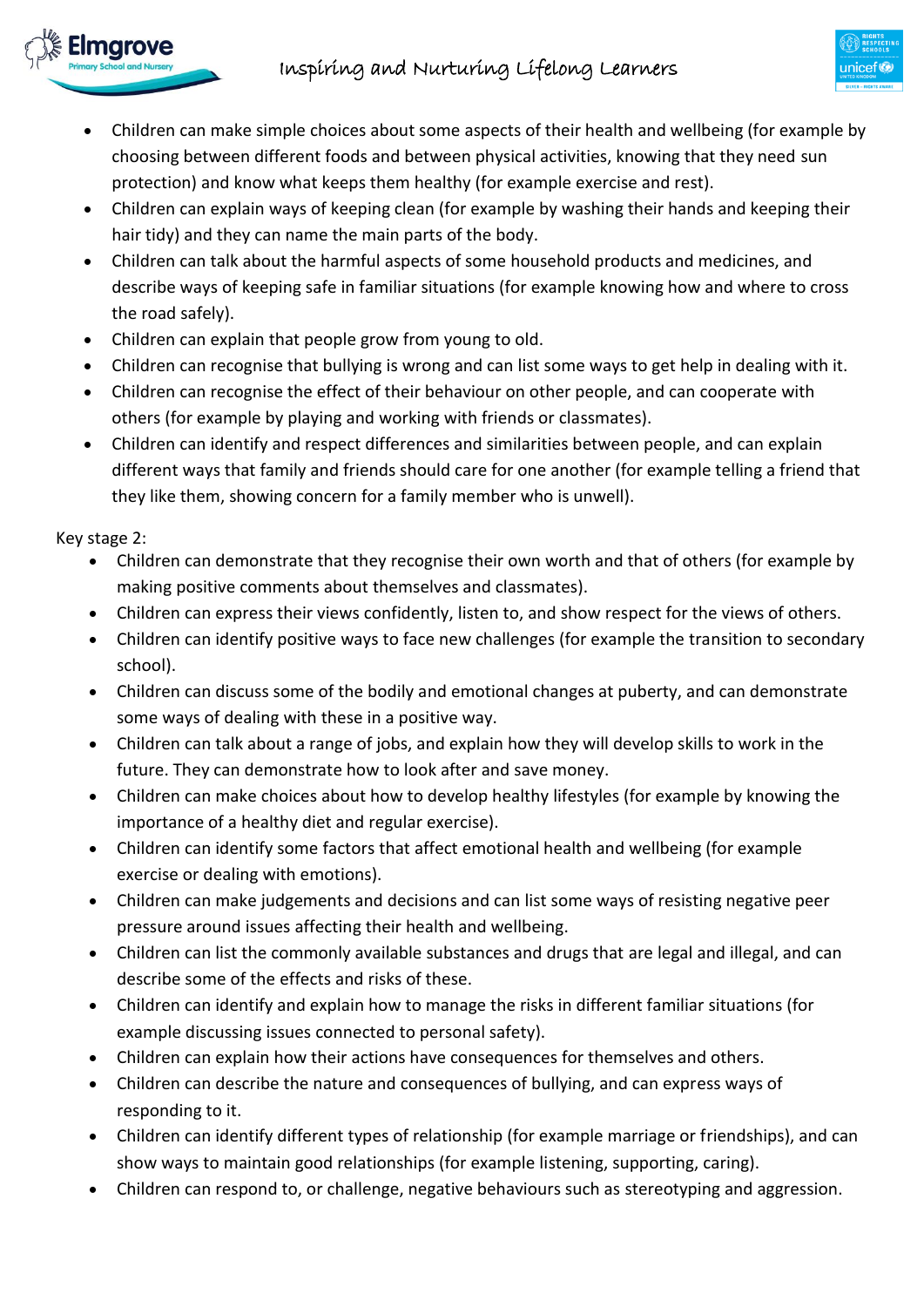

 Children can describe some of the different beliefs and values in society, and can demonstrate respect and tolerance towards people different from themselves.

We aim to prepare our children for their future through the delivery of comprehensive schemes of work approved by the PSHE Association for SRE (Sex and Relationships Education, D&A (Drugs and Alcohol Education) and MHWB (Mental Health and Wellbeing).

#### **PSHE Association Sex and Relationships Education Scheme of Work will:**

- Focus on safeguarding/keeping children safe
- Encourage children to develop the skills of listening, empathy, talking about feelings and relationships with families and friends.
- Teach children about how their bodies change as they grow and about hygiene.

#### **PSHE Association Relationships Education (statutory from September 2020) Scheme of Work will cover:**

- Families and people who care for me
- Caring friendships
- Respectful relationships
- Online relationships
- Being safe

#### **PSHE Association Drugs & Alcohol Scheme of Work will:**

- Teach the children about health and personal safety with a focus on medicines and substances found in most homes.
- Cover smoking and alcohol. This includes understanding why people use these legal drugs, the effects they have on our bodies and how to resist use.
- Focus on legal and illegal substances, with an emphasis on the drugs most commonly used by early teenagers.

#### **PSHE Association Preparing to teach about Mental Health and Emotional Wellbeing Scheme of Work will:**

- Build teaching about mental health into a planned PSHE programme
- Teach children how to describe emotions, talk about anxiety and worries and develop coping strategies
- Promote wellbeing and resilience from an early age
- Ensure teaching is appropriate to the age and maturity of pupils
- Deal with key principles in teaching about mental health and emotional wellbeing safely and confidently

# **Equality of Opportunity**

As far as is appropriate, pupils with special educational needs should follow the same PSHE education programme as all other students. Teachers will carefully consider the level of differentiation needed, and in some cases the content or delivery will have to be adapted. Teachers and/or learning support assistants should work with individual pupils where required, and if appropriate.

#### **Teaching and Learning Style**

At Elmgrove Primary School & Nursery a range of teaching and learning styles is adopted. We place great emphasis on active learning by including the children in discussions, investigations and problem-solving activities. Teachers will plan opportunities for pupils to consider and clarify their values and beliefs and to rehearse and develop enquiry and interpersonal skills. They will also provide a comprehensive, balanced